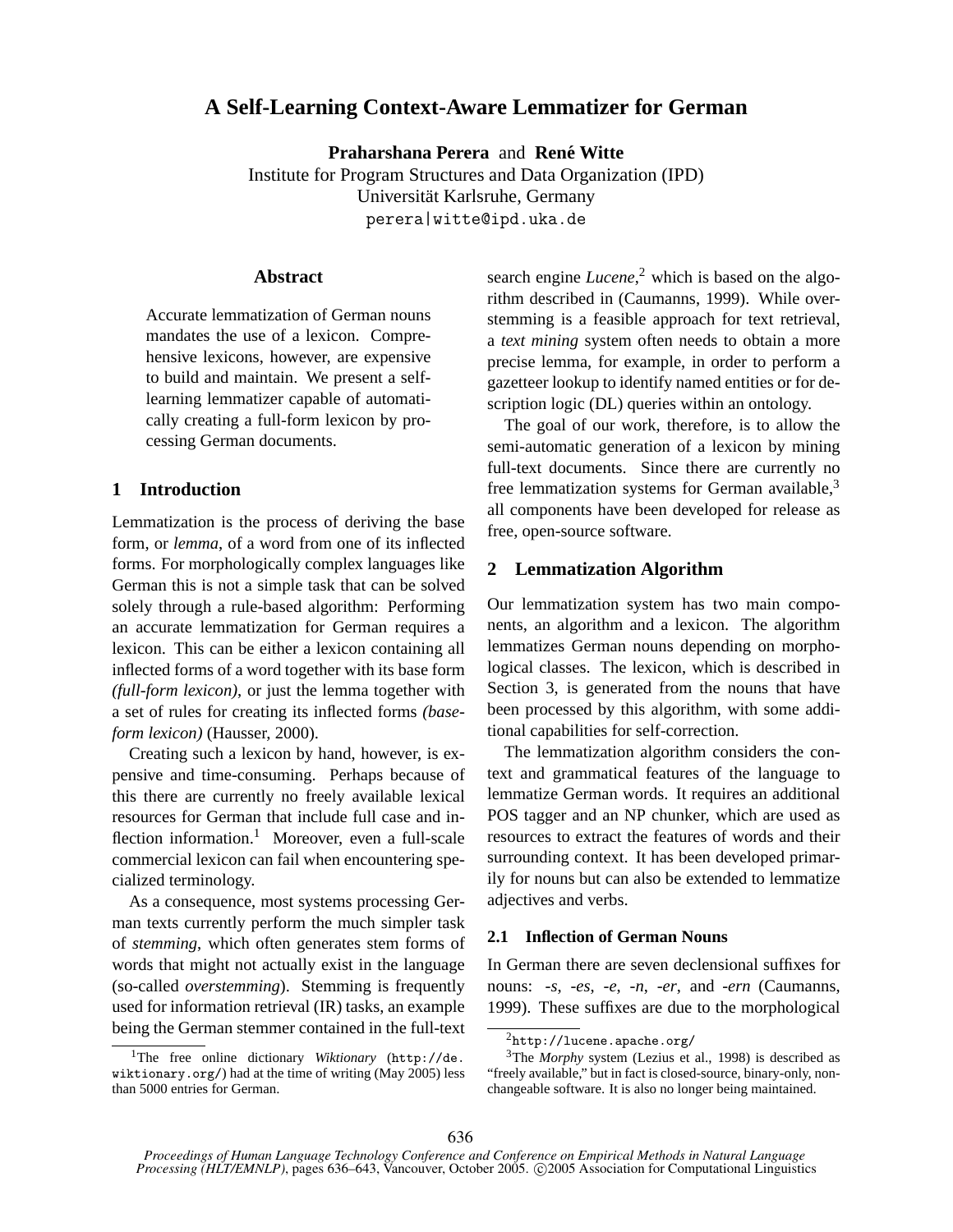| <b>Class</b> | <b>Features</b>                                               | <b>Remove Suffix</b>               |
|--------------|---------------------------------------------------------------|------------------------------------|
|              | $\{S_g\}\wedge\sim\{Gen\}$                                    |                                    |
|              | $\wedge$ { <i>Masc</i> $\vee$ <i>Fem</i> $\vee$ <i>Neut</i> } | none                               |
|              | $\{S_g\} \wedge \{Gen\}$                                      |                                    |
|              | $\wedge$ {Masc $\vee$ Neut}                                   | $-es$ or $-s$                      |
| Ш            | $\{Pl\} \wedge \sim \{ Dat\}$                                 |                                    |
|              | $\wedge$ { <i>Masc</i> $\vee$ <i>Fem</i> $\vee$ <i>Neut</i> } | -e, -n, -en, -er, or -s            |
| IV           | $\{Pl\} \wedge \{ Dat\}$                                      |                                    |
|              | $\wedge$ { <i>Masc</i> $\vee$ <i>Fem</i> $\vee$ <i>Neut</i> } | <i>-n, -en, -ern,</i> or <i>-s</i> |

Table 1: Lemmatization of German nouns based on morphological classes

features such as gender, number, and case (Vilares et al., 2004). A basic lemmatization algorithm would reduce the suffixes by analyzing these morphological features. The existence of these suffixes is caused by the following: (1) genitive form of the singular, masculine, or neuter nouns have the declensional suffixes *-es*, *-en*, or *-s*, e.g.,  $Kind \rightarrow Kindes$ ; (2) plural nouns have the declensional suffixes *-en*, *-ern*, *-n*, or *-s*, e.g., *Frau*  $\rightarrow$  *Frauen*; and (3) dative forms of plural nouns have the declensional suffixes *-s*, *-n*, *-en*, or *-ern*, like in  $Kind \rightarrow Kind$ .

A simple lemmatization algorithm has been developed to cutoff these suffixes taking the morphological features such as number, gender, and case into consideration. The values of these features often cannot be uniquely determined from the word form (Evert, 2004). Therefore, we developed an algorithm to classify the nouns into four different morphological classes, as shown in Table 1. Lemmatization can then be performed based on these morphological classes (Table 1, right column).

We now discuss the first step, finding the proper class for each noun.

### **2.2 Lemmatization Classes**

The currently available POS taggers for German do not capture more complex morphological features like number or case. Thus, in order to lemmatize German nouns it is necessary to first categorize them into the classes defined above. Our algorithm achieves this by analyzing the grammatical features of a noun, based on the German grammar (Duden, 1995). Additionally, a stochastic case tagger has been developed as an additional resource to support the algorithm in the classification of nouns.

# **2.2.1 Nouns with a Determiner**

Table 2 shows statistics for German noun phrases for different corpora (the size of each corpus can be

| Corpus    | Det  | Mod  | Det+Mod | None |
|-----------|------|------|---------|------|
|           | Only | Only |         |      |
| Negra     | 25%  | 13%  | 9%      | 53%  |
| Die Welt  | 26%  | 14%  | 9%      | 51%  |
| AvFIS     | 22%  | 16%  | $8\%$   | 53%  |
| Wikipedia | 28%  | 15%  | 9%      | 48%  |

Table 2: Distribution of German noun phrases

found in Section 5). The percentage of nouns that have a determiner is around 34% (25% determiner only  $+9%$  determiner and modifier). The morphological information that can be extracted from a determiner preceding a noun is very ambiguous. For example, the determiner *die* can be either singular or plural in number, nominative or accusative in case, and masculine, feminine, or neuter in gender. But some determiners can be used to classify nouns into morphological classes.

Table 3 describes our algorithm for nouns that have a determiner. In the first step, we consider determiners that are singular and non-genitive. Therefore, they belong to class I and do not need to be lemmatized. Examples are *das Haus* → *Haus*, *dem*  $Mann \rightarrow Mann$ , *eine Frau*  $\rightarrow$  *Frau*.

Determiners in the second step are singular and genitive and the gender can be masculine or neuter. These nouns belong to class II and to find the lemma, the suffix *-s* or *-es* must be removed. Examples are *des Hauses* → *Haus*, *des Vaters* → *Vater*.

Determiners in the third step can be either singular or plural. The only possible way to differentiate this is when the noun has both a determiner and a modifier. The plurals have modifiers ending with *-en* and singulars with *-e*.

In the other steps, nouns cannot be directly classified. In the fourth step we apply additional heuristics and in the last step the statistical case tagger (described in Section 2.4) is being used.

In German, genitive is mostly used as the case of nominal modifiers and complement of prepositions (Hinrichs and Trushkina, 1996), which is used as a heuristic to find the singular determiners in the fourth step and in the same way another heuristic has been applied which finds singular determiners when they are followed by dative prepositions.

The determiner *den* in German can be either accusative or dative. In the dative case it is plural and in the accusative case it is singular and masculine in gender. Examples are *den Kindern* (dative plural)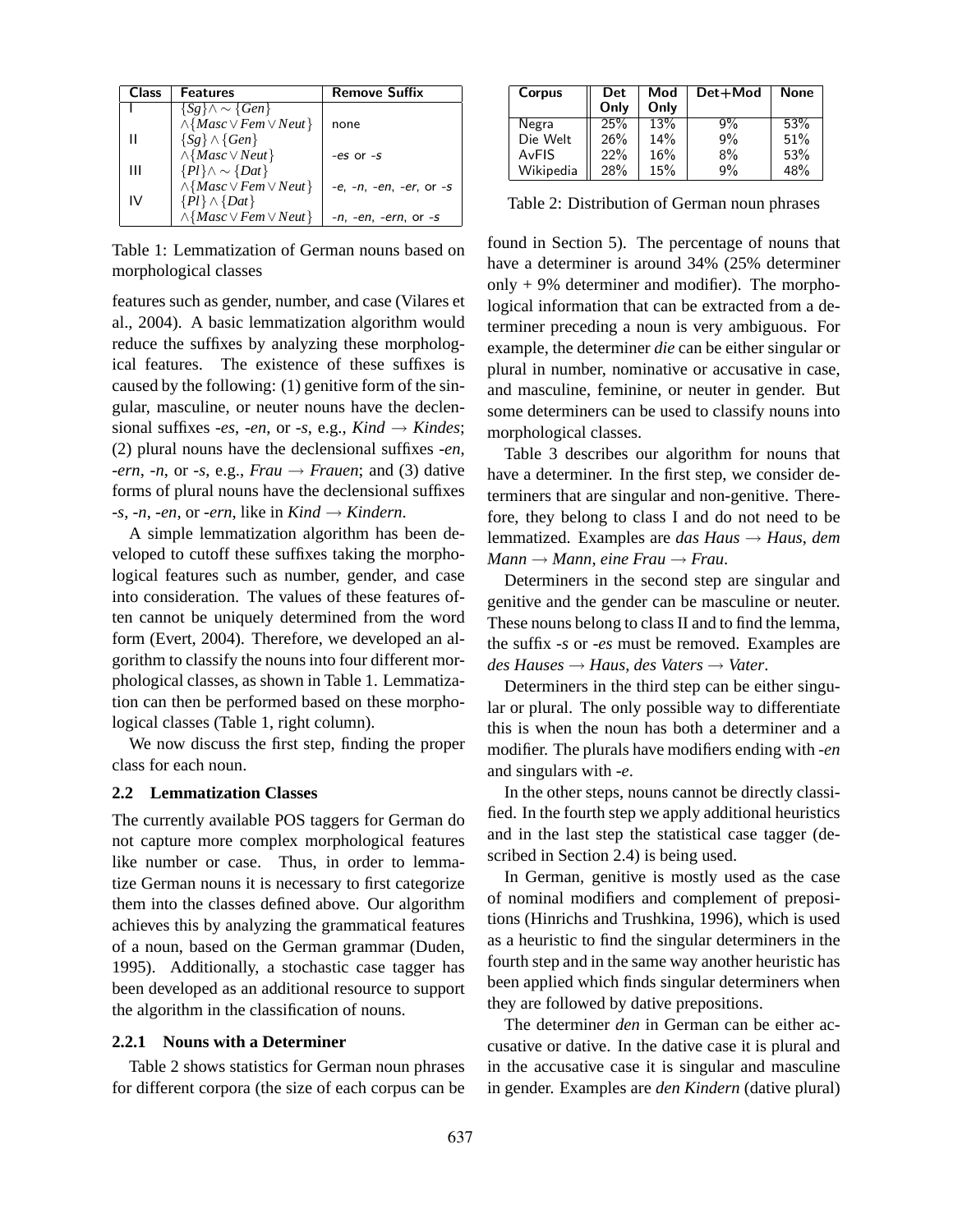| <b>Step</b> | Determiner                                  | Class                                                                                                                                                                              |
|-------------|---------------------------------------------|------------------------------------------------------------------------------------------------------------------------------------------------------------------------------------|
| 1           | das, dem,<br>ein, einem,                    | Class I                                                                                                                                                                            |
|             | $\ldots$ , ihr, ihrem                       |                                                                                                                                                                                    |
| 2           | des, eines,<br>meines, deines,              | Class II                                                                                                                                                                           |
|             | $\ldots$ , ihres                            |                                                                                                                                                                                    |
| 3           | die, meine,                                 | If modifier has the suffix -e                                                                                                                                                      |
|             | deine.                                      | $\rightarrow$ Class I                                                                                                                                                              |
|             | $\ldots$ , ihre                             | If modifier has the suffix -en<br>$\rightarrow$ Class III                                                                                                                          |
| 4           | der, meiner,<br>deiner,<br>$\ldots$ , ihrer | If determiner is not followed<br>by a genitive preposition<br>or a noun phrase $\rightarrow$ Class I<br>If determiner is followed by a<br>dative preposition $\rightarrow$ Class I |
| 5           | den, meinen,<br>deinen,<br>$\ldots$ , ihren | If case tagged by case tagger<br>is accusative $\rightarrow$ Class I<br>If case is dative $\rightarrow$ Class IV                                                                   |

Table 3: Lemmatizing German nouns that appear with a determiner

and *den Salat* (accusative singular). The fifth step has determiners that have this ambiguity, which is resolved using information given by the case tagger.

### **2.2.2 Nouns with a Modifier only**

The morphological features of a noun that can be extracted from a modifier are less than those based on a determiner. According to the statistics in Table 2, around 14% of noun phrases come with a modifier only. However, it is sometimes possible to lemmatize nouns by looking at the modifiers' suffixes and the case information as given by the case tagger. Table 4 describes our algorithm for nouns that come solely with a modifier.

In German, when a noun exists without a determiner but with a modifier, the ending of the modifier changes according to the morphological features of the noun. For example, the noun phrase *dem kleinen Kind* without determiner becomes *kleinem Kind*. The suffix *-em* appears only for singular nouns, which do not need to be lemmatized.

A modifier with the suffix *-es* can be genitive, accusative, or nominative. A good example for this feature is *kleines Kind* and *kleines Kindes*. In the first case it is nominative or accusative and in the second case genitive. Here, we use the case information given by the case tagger to classify the noun.

Modifiers with the suffix *-en* are similar to the step with the determiner *den*. A modifier with suffix *-en* can be either singular or plural. In singular case it is accusative and in plural case dative; examples

| <b>Step</b>   | <b>Modifier</b><br><b>Suffix</b> | Action                                        |
|---------------|----------------------------------|-----------------------------------------------|
|               | -em                              | Class I                                       |
| $\mathcal{P}$ | -es                              | If case is not genitive $\rightarrow$ Class I |
|               |                                  | If case is genitive $\rightarrow$ Class II    |
| २             | -en                              | If case is accusative $\rightarrow$ Class I   |
|               |                                  | If case is dative $\rightarrow$ Class IV      |
|               | -er                              | If case is dative or nominative               |
|               |                                  | $\rightarrow$ Class I                         |

Table 4: Lemmatizing German nouns with a modifier but without a determiner

for these cases are *guten Mann* (accusative, singular) and *guten Männern* (dative, plural).

Modifiers that have the suffix *-er* can be both genitive or non-genitive. In the non-genitive case they are singular and need not to be lemmatized. Examples for this are *kleiner Katze* (dative, singular), *kleiner Katze* (genitive, singular), and *kleiner Katzen* (genitive, plural).

## **2.2.3 Nouns without Modifier or Determiner**

Nouns without modifier or determiner account for 51% of all NPs (Table 2). Most of these nouns cannot be directly lemmatized using methods as they have been applied above. The main reason for this is the unavailability of a tagger providing number and gender information for such nouns. Using only the case tagger it is not possible to classify all the nouns in this set. However, it is possible to capture some nouns in this set by applying a heuristic:

|                                                              | If a noun follows the preposition <i>zum</i> , <i>zur</i> , <i>am</i> , |  |  |
|--------------------------------------------------------------|-------------------------------------------------------------------------|--|--|
| $\lim_{n \to \infty}$ ins, or ans $\longrightarrow$ Class I. |                                                                         |  |  |

The main idea behind this heuristic is a grammatical feature of the German language. In German, there exists a set of prepositions that are connected with a determiner, for example, *zum Bahnhof*, *zur Party*, and *ins Bett*. The main feature of nouns following such a preposition is that they are singular and thus do not need to be lemmatized.

### **2.2.4 POS-based Lemmatization**

To maximize the number of nouns that can be lemmatized a heuristic has been added to capture nominative nouns, using the POS tagger *TreeTagger* (Schmid, 1995). The main idea behind this heuristic is to find the subject and main verb of a sentence. In German, the subject is always nominative and by looking at the suffix of the main verb, it is possible to determine the number of the subject.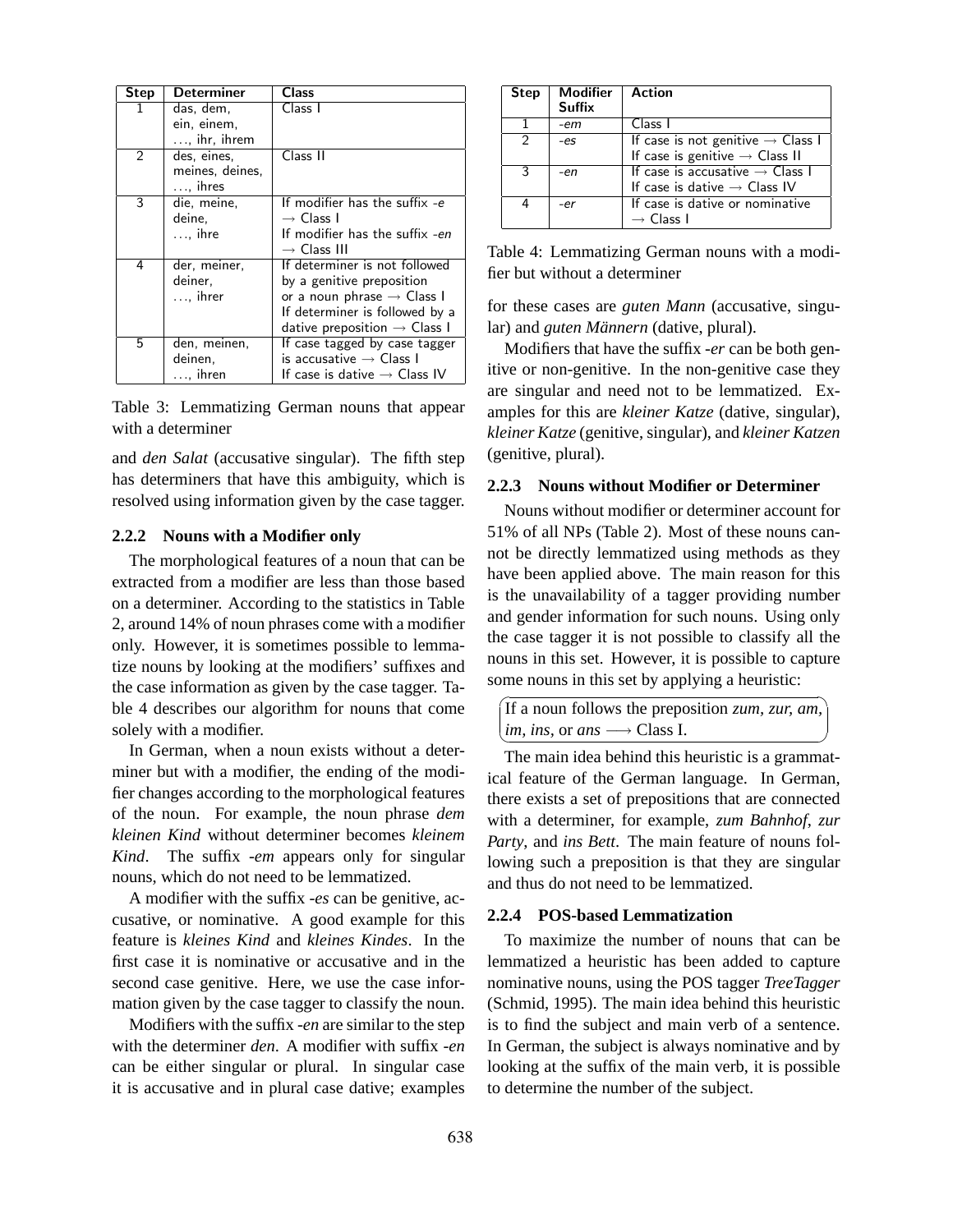This heuristic first finds the subject of the sentence based on the case tagger information. Then, based on the information from the POS tags the main verb is identified and checked whether it is a plural verb. The corresponding plural nouns are then lemmatized, whereas singular nouns remain unchanged.

## **2.3 Optimizations**

To avoid some errors in the lemmatization algorithm and to increase the accuracy of lemmatization additional optimizations are needed. In German, many plural forms are built by changing a vowel to an Umlaut (Caumanns, 1999), like in *das Land* and *die Länder*. But this is not a static rule because there are some cases where the noun already has an Umlaut, like in *die Affäre* and *die Affären*. Here, it would not be correct to lemmatize *Affaren ¨* to *\*Affare*. As a solution, several possible lemma candidates are generated, for example, *Länder*  $\rightarrow$  *\*Länd* and *Land*.

Another feature of German are nouns that are made up from adjectives. These nouns have different suffixes when they appear with definite or indefinite determiners and without determiners. An example is the noun *Abgeordnete*; in singular form it can appear in two ways, *der Abgeordnete* and *ein Abgeordneter*. It is also tricky in the dative singular case, where it has three forms, *Abgeordnetem*, *Abgeordneter* and *dem/der/einem/einer Abgeordneten*. Our algorithm thus generates the possible lemma candidates: *Abgeordneter* → *Abgeordneter*, *Abgeordnete*.

The main reason to generate lemma candidates for these nouns above is to store them in the lexicon. The correct lemma can then later be identified and the lexicon updated when the noun appears again in a different context.

# **2.4 The Case Tagger**

As an additional resource to the lemmatizer we developed a stochastic case tagger. It has been built using the POS tags as features to train the model in order to predict the case of nouns. From the standard STTS tagset for German (Schiller et al., 1995), which has  $54$  POS tags,  $38$  tags<sup>4</sup> have been identified to train the model, based on an analysis of the grammatical structure of German sentences as defined in the German grammar (Duden, 1995).

### **2.4.1 Model**

We apply a standard Hidden Markov Model (HMM), designed for the structure of the German language. A German sentence can be represented as a set of variable states, which can be nominative, accusative, dative, or genitive and a set of fixed states like finite verbs and conjunctions. For example, in the sentence *Die Mutter gibt den kleinen Kindern den Salat*, the phrases *Die Mutter* (nominative), *den kleinen Kindern* (dative) and *den Salat* (accusative) are the variable states and the finite verb *gibt* is a fixed state. In this manner, the whole sentence can be represented with the state sequence *nominative VVFIN* (finite verb) *dative accusative*. From the 38 tags that have been chosen for training,  $10 \text{ tags}^5$  have been integrated with the nouns as variable states.

# **2.4.2 Tagging Algorithm**

As an HMM tagger, our case tagger chooses the best sequence of tags for a given sequence of states (Jurafsky and Martin, 2000). In this model this can be expressed as choosing the best sequence of tags for the variable states in the sequence. The first stage of the algorithm selects the set of tags from the POS tags that are used for calculation and then it orders these tags into fixed and non-fixed states with respect to the grammatical case. The second stage of the algorithm calculates the most probable tag sequence using the Viterbi algorithm. The model is smoothed to avoid zero probabilities. In the worst case the complexity of this algorithm is  $O(N^3)$  but here  $N = 4$ , the four grammatical cases.

# **3 Lexicon Generation**

As discussed above, the lemmatization algorithm cannot be used alone to lemmatize all German nouns, as it cannot capture every noun in a text. However, a noun that could not be lemmatized within one text may well have enough context information for a precise lemmatization within another. Thus, our main idea here is to create a self-learning lexicon that evolves with the nouns processed by the algorithm, continuously learning the correct values for each lexical entry.

<sup>&</sup>lt;sup>4</sup>These POS tags define the structure of the grammatical case in German sentences, for example, verbs and prepositions.

<sup>&</sup>lt;sup>5</sup>Like for nouns, grammatical case is a morphological feature of these POS tags, for example, pronouns and adjectives.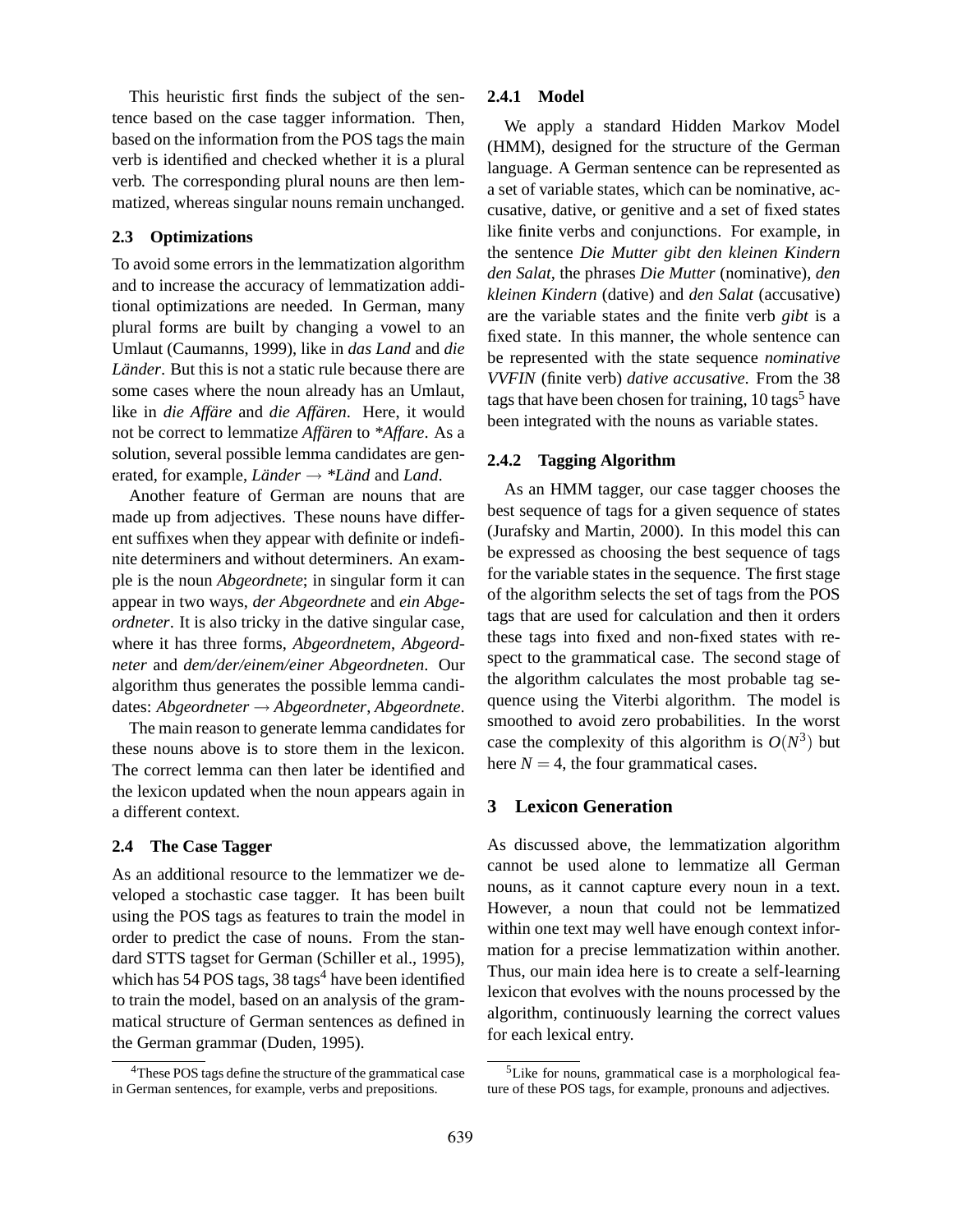### **3.1 Lexicon Entries**

The lexicon stores the full form of a word with its base form and possible morphological features like number, gender, and case. This is different from a lexicon as it has been used for lemmatization, which only stores the base form for each word together with its inflection class (Lezius et al., 1998).

For example, the lexicon entries for the noun *Kind* are represented as:

| Noun    | Number | Gender | Case    | Lemma |
|---------|--------|--------|---------|-------|
| Kind    | Sg     | Neut   | Nom Akk | Kind  |
| Kindes  | Sg     | Neut   | Gen     | Kind  |
| Kinder  | P٦     | Neut   | Nom Akk | Kind  |
| Kindern | P٦     | Neut   | Dat.    | Kind  |

### **3.2 Lexicon Generation**

The lexicon grows by updating itself from the nouns that have been processed by the lemmatization algorithm. Additional functionality has been implemented in the lexicon, to allow it to evolve by assigning the correct lemma to the words that are inflected from the same lemma and correcting some errors that have been generated by the algorithm.

# **3.2.1 Evolving the Lexicon**

If a word is scheduled for addition to the lexicon, it first checks whether it already exists. If this is the case, it compares each feature of the new word with the one already in the lexicon. If there is any difference, for example, if the word in the lexicon shows the number *Sg* and the new word has the number *Pl*, it adds both features to the lexicon entry. If a new word does not already exist in the lexicon it will just be added as a new entry. The following example illustrates this process:

| Current state of the lexicon      |    |          |                           |                |  |  |
|-----------------------------------|----|----------|---------------------------|----------------|--|--|
| Menschen                          | Sg | Masc Akk |                           | Mensch         |  |  |
| Mensch                            | Sg | Masc     | Nom                       | Mensch         |  |  |
| New Entry                         |    |          |                           |                |  |  |
| Menschen                          | P1 | Masc     | Nom                       | Mensche.Mensch |  |  |
| State of the lexicon after update |    |          |                           |                |  |  |
| Menschen                          |    |          | Sg.Pl Masc Akk.Nom Mensch |                |  |  |
| Mensch                            | Sg | Masc Nom |                           | Mensch         |  |  |

The assignment of the correct lemma *Mensch* is done by a procedure that will be discussed next.

#### **3.2.2 Updating Lemmas**

If a new word lemmatized by the algorithm that has more than one lemma candidate is to be added, the lexicon tries to assign the correct lemma for this

new word by looking at the lemmas that are already in the lexicon. If one of the lemma candidates in the new word matches with a lemma stored in the lexicon, the lemma of the new word will be updated with the new information. This process is illustrated in the following example:

| Current state of the lexicon (lemma only) |                                 |  |  |  |
|-------------------------------------------|---------------------------------|--|--|--|
| Land Land                                 |                                 |  |  |  |
| Landes Land                               |                                 |  |  |  |
|                                           | New Entry                       |  |  |  |
|                                           | Länder Lände. Länd. Lande. Land |  |  |  |
| State of the lexicon after update         |                                 |  |  |  |
| Land                                      | Land                            |  |  |  |
| Landes Land                               |                                 |  |  |  |
| Länder Land                               |                                 |  |  |  |

In the same way, if a new word that has been correctly lemmatized is to be entered to the lexicon, the lexicon tries to update the words in the lexicon that have more than one lemma using the lemma of the new word. If one of the lemma candidates of a word in the lexicon matches with the lemma of the new word, then the lemma of the word in the lexicon will be updated with the lemma of the new word:

|         | Current state of the lexicon (lemma only) |  |  |  |
|---------|-------------------------------------------|--|--|--|
| Länder  | Lände.Länd.Lande.Land                     |  |  |  |
| Ländern | Länder.Lände.Länd.Lander.Lande.Land       |  |  |  |
|         | New Entry                                 |  |  |  |
| Landes  | Land                                      |  |  |  |
|         | State of the lexicon after update         |  |  |  |
| Landes  | Land                                      |  |  |  |
| Länder  | Land                                      |  |  |  |
| Ländern | Land                                      |  |  |  |

### **3.2.3 Automatic Error Correction**

The lemmatization algorithm may produce errors, for example, a plural noun wrongly tagged as singular may not be lemmatized, resulting in a wrong entry. While the lexicon evolves, such errors produced by the algorithm are corrected automatically.

As shown in the example below, the lexicon can have wrong entries and entering a word with more than one lemma, which is an inflectional form of a word that has a wrong entry, will not be assigned with the correct lemma because the procedure that updates the lemma will assign possible lemma candidates to this word. If a word that has a wrong entry in the lexicon will be entered again with the correct lemma, the word itself and all its inflectional forms will be updated with the correct lemma: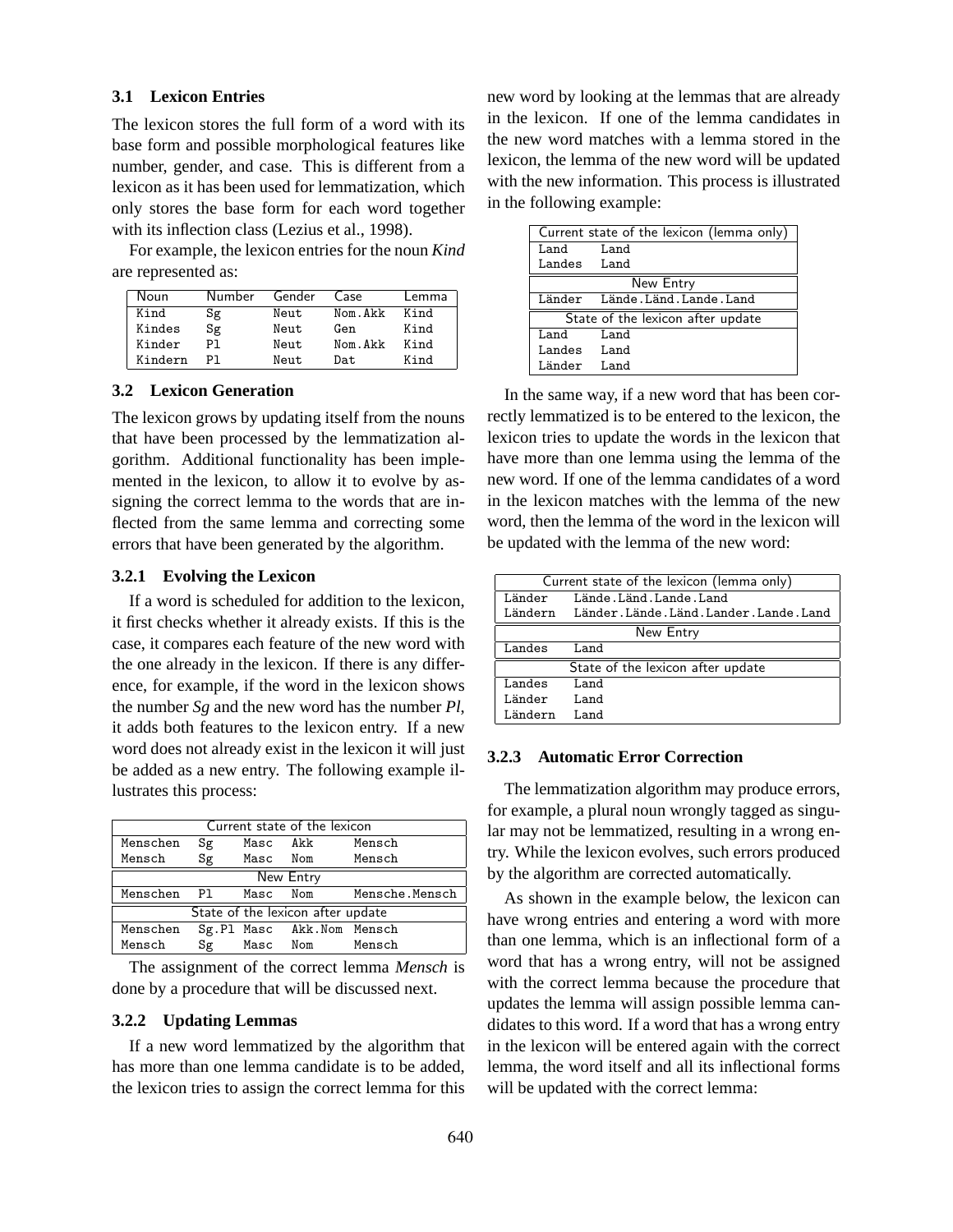|            | Current state of the lexicon (lemma only) |
|------------|-------------------------------------------|
| Jahr       | Jahr                                      |
| Jahre      | Jahre (wrong)                             |
|            | New Entry                                 |
| Jahren     | Jahre.Jahr                                |
|            | State of the lexicon after update         |
| Jahr       | Jahr                                      |
| Jahre      | Jahre (wrong)                             |
| Jahren     | Jahre. Jahr (two possibilities)           |
|            | New Entry                                 |
| Jahre      | Jahr (correct lemmatization)              |
|            | State of the lexicon after update         |
| .Jahr      | Jahr                                      |
| Jahre Jahr |                                           |
|            |                                           |

# **4 Implementation**

The lemmatization algorithm and the lexicon have been implemented based on the GATE architecture (Cunningham et al., 2002). GATE provides an infrastructure for developing and deploying software components that process human language. For the German POS tagger we currently use the TreeTagger (Schmid, 1995). The other main resource is a multi-lingual base NP chunker implemented within the JAPE language.

The Negra corpus version 2 (Skut et al., 1998) based on approximately 70 000 tokens tagged with morphological features has been used to train the case tagger. This corpus has been split into 50 000 training tokens and 20 000 tokens used for testing.

# **5 Evaluation**

Evaluation was performed over four collections of texts: (1) a set of 350 articles from "Die Welt" newspaper containing 190 868 tokens (40 104 nouns); (2) the electronic version of the book "AvFIS"<sup>6</sup> containing 120 212 tokens (22 039 nouns); (3) six manually for lemma, case, and number annotated articles from the German *Wikipedia* containing 6580 tokens (1536 nouns); (4) 20 000 tokens (5023 nouns) from the Negra corpus version 2 (Skut et al., 1998), which contains morphological tags for case and number.

The lemmatization of German texts has been evaluated using both the algorithm and the lexicon separately and combined. Since the first two collections of texts are not annotated with lemmatization information, we evaluated the lemma produced by

| Corpus    | <b>Nouns</b> | <b>Algorithm Only</b> |      | <b>Lexicon Only</b> |      |
|-----------|--------------|-----------------------|------|---------------------|------|
|           |              | Lemm.                 | Acc. | Lemm.               | Acc. |
| Die Welt  | 35531        | 49%                   | 0.88 | 67%                 | 0.96 |
| AvFIS     | 19394        | 40%                   | 0.88 | 70%                 | 0.97 |
| Wikipedia | 1536         | 49%                   | 0.87 | 54%                 | በ 97 |

Table 5: Lemmatization results, algorithm and lexicon tested in isolation

our algorithm or lexicon by comparing it with the one produced by the TreeTagger, which is based on an internal dictionary. Since the TreeTagger cannot produce the lemma for all nouns, we evaluated only that percentage of nouns for which the TreeTagger was able to produced a lemma, which is 88% for both "Die Welt" and the "AvFIS" book. In order to also evaluate our lemmatization independently from the lemma produced by the TreeTagger, we compared its results to a manually annotated set of articles from the Wikipedia.

Finally, the case and number taggers have also been evaluated separately using the manually annotated articles from the Wikipedia and the Negra corpus. For this evaluation, the lemmatization accuracy has been calculated by  $accuracy = \frac{n(correct)}{n(temperature)}$ *n*(*lemmatized*) .

# **5.1 Algorithm Evaluation**

Table 5 shows the results of lemmatization using only the lemmatization algorithm (i.e., no lexicon).

The number of nouns that our algorithm can lemmatize is just below 50%. This is mainly due to the large number of nouns, as shown in Table 2, that appear without a determiner or modifier, as well as some ambiguous cases where NPs with determiners and modifiers cannot be lemmatized directly.<sup>7</sup>

The accuracy of lemmatization based on this approach shows the irregular morphological features of the German language. 75% of the errors are due to irregular morphological variations in German. The algorithm does not change the vowels with Umlauts, therefore, all nouns which have a vowel with an Umlaut in plural are not lemmatized correctly. For example, the noun *Ländern* is lemmatized by the algorithm to *\*Länd* but the correct lemma is *Land*. Another peculiarity that causes errors in lemmatization are nouns that have been formed by adjectives. For example, a noun with a determiner like *ein Ab-*

<sup>&</sup>lt;sup>6</sup>René Witte, *Architektur von Fuzzy-Informationssystemen*, BoD, 2002, http://rene-witte.net

<sup>7</sup>E.g., in the sentence *Ich sehe die Kinder der Frau* the two nouns *Kinder* and *Frau* cannot be lemmatized by the algorithm because in this context these nouns could be singular or plural.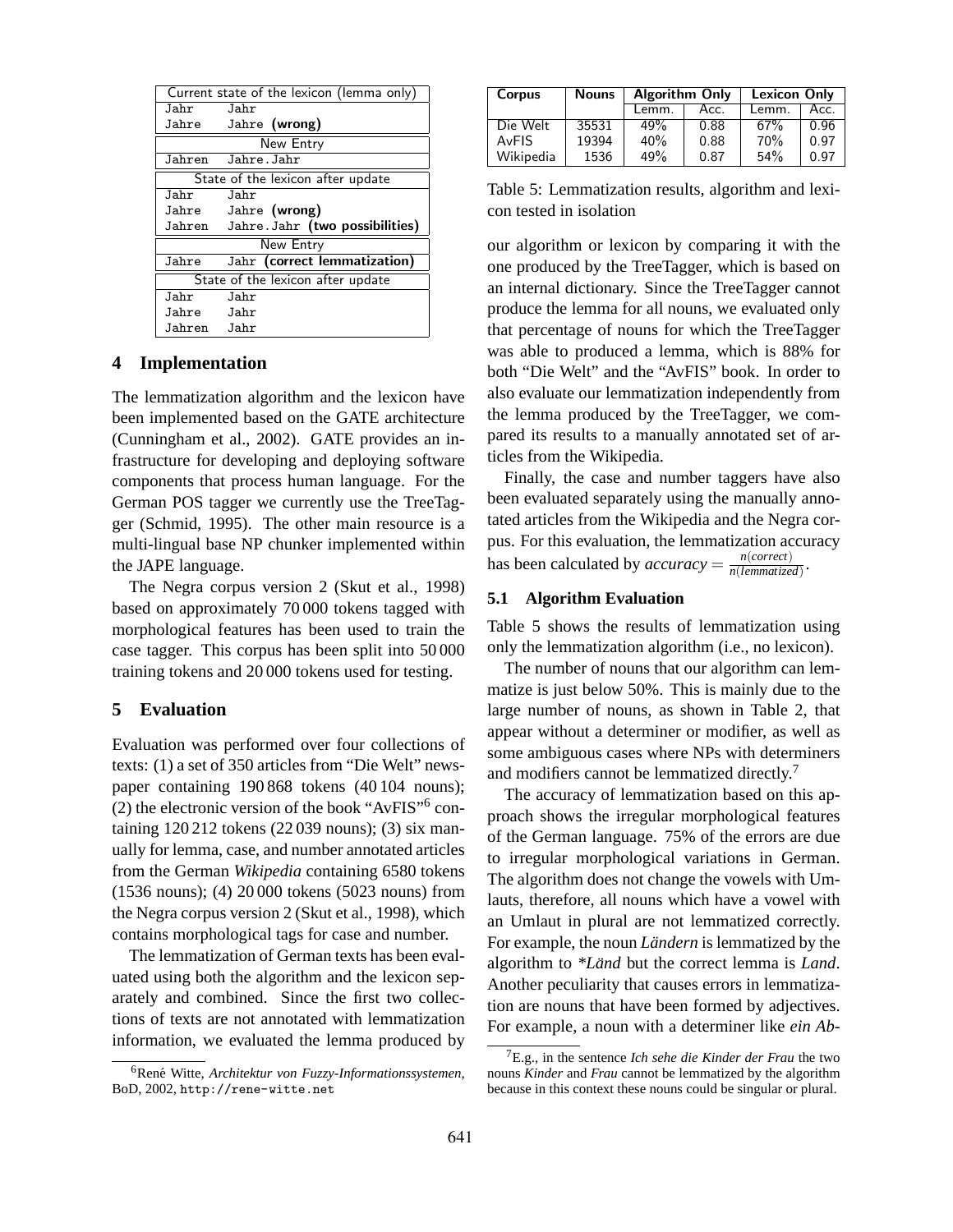

Figure 1: Lexicon growth

*geordneter* would not be lemmatized by the algorithm because it is singular and non-genitive. However, the correct lemma of this word is *Abgeordnete*. German also has nouns where the plural and the singular forms are equal. This is a situation in which the algorithm fails to generate the correct lemma. For example, the noun *Arbeiter* has the same singular *der Arbeiter* and plural *die Arbeiter* form. The algorithm lemmatizes *die Arbeiter* to *\*Arbeit* whereas the correct lemma is *Arbeiter*.

The remaining errors are due to mis-tagging, mainly by the case tagger, which can result in an error in lemmatization. For example, *den Kindern* has been tagged by the case tagger as *\*Akk* (correct *Dat*), so the lemmatization algorithm does not lemmatize this noun to *Kind* because the case is accusative and hence assumed to be singular.

## **5.2 Lexicon Evaluation**

The lexicon was initially generated by applying the lemmatization algorithm on the "Die Welt" collection of texts. We then evaluated lemmatization based solely on the lexicon (not applying the algorithm) for these documents. Table 5 also shows the results for this collection of texts. The growth of the lexicon is shown in Figure 1; when we performed the evaluation it contained 12 858 entries for 10 251 lemmas.

The next test for lexicon evaluation has been done in two stages. First, the electronic book "AvFIS" (2) has been lemmatized using only the lexicon. Afterwards, we applied the lemmatization algorithm on the same book, generating new entries, and then evaluated the extended lexicon again on this book. Before processing the book, the lexicon was able

| Corpus    | Contribution         |        |       | <b>Results</b> |      |
|-----------|----------------------|--------|-------|----------------|------|
|           | Both<br>Lex.<br>Alg. |        | Lemm. | Acc.           |      |
| Die Welt  | 27%                  | $10\%$ | 39%   | 76%            | 0.94 |
| AvFIS     | 33%                  | 3%     | 37%   | 73%            | 0.96 |
| Wikipedia | 24%                  | 19%    | 30%   | 73%            | 0.93 |

Table 6: Results using both algorithm and lexicon

to lemmatize 40% of all nouns with an accuracy of 0.98, whereas afterwards the lemmatization coverage increased to 70% with the accuracy dropping slightly to 0.97.

Both tests above have been done against the lemma generated by the TreeTagger. Additionally, we evaluated the lexicon on our manually annotated set of articles from the Wikipedia, which is also shown in Table 5.

As can be seen, in all tests the accuracy of lemmatization based on the lexicon is higher than that of the algorithm. The reason for this is the selfcorrecting feature of the lexicon discussed above: While the lexicon evolves it increasingly assigns the correct lemma for each noun.

Although the lexicon performs with a high accuracy, the remaining errors are due to various forms of the construction of words in German. For example, consider the two nouns *Sieger* (lemma *Sieger*) and *Sieg* (lemma *Sieg*). As the lexicon evolves, it assigns *Sieger* the lemma *\*Sieg* because it already exists as a lemma in the lexicon whereas the correct lemma is *Sieger*. Some remaining incorrect entries in the lexicon also result in errors. Such cases will need to be corrected manually.

The percentage of lemmatization is obviously high for texts which have been used to generate the lexicon. The difference can be clearly seen in the book example, where the number of nouns that could be lemmatized increased significantly after enhancing the lexicon from the same set of nouns.

# **5.3 Lexicon and Algorithm Evaluation**

We evaluated lemmatization using both algorithm and lexicon combined on the same set of texts (Table 6, right side). The number of lemmatized nouns has clearly increased in the combined method. Here, a lemma produced by the lexicon takes precedence over the algorithms' one, if both were able to produce a lemma. Table 6 also shows the contribution of each method for lemmatization in the combined method (left side). The number of nouns lemmatized